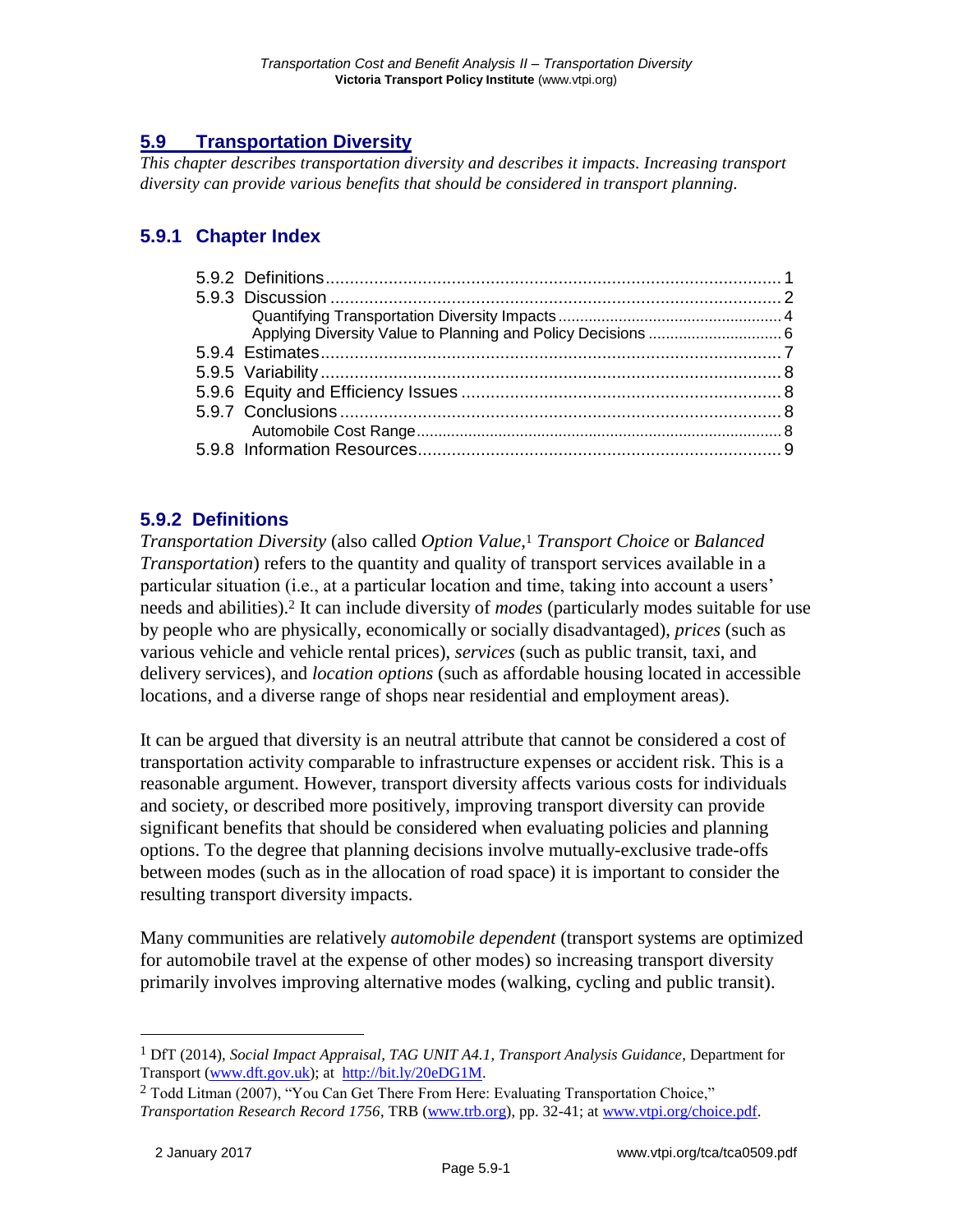## **5.9.3 Discussion**

Inadequate diversity reduces transportation system efficiency, forcing people to use modes that are not optimal for a particular trip. For example, in automobile dependent communities people must drive even when they would prefer to use alternatives. This increases economic, social and environmental costs and is particularly harmful to people who are physically, economically and socially disadvantaged, and so are unable to drive.

Increasing transportation diversity can provide various benefits:<sup>3</sup>

- *Consumer Benefits.* A more diverse transportation system is able to accommodate a wide ranger of needs and preferences. It provides travel options that allow consumers to save money, reduce stress, and avoid the need to chauffeur non-drivers. Improving walking and cycling conditions allows people to use these modes for utilitarian and recreation trips, providing user enjoyment, financial savings and health benefits.
- *Efficiency.* Increasing transportation diversity tends to create a more efficient transportation system because it allows each mode to be used for what it does best. This helps reduce traffic congestion, facility costs, road risk, environmental impacts and consumer expenses in the most cost-effective manner.
- *[Equity](http://www.vtpi.org/tdm/tdm13.htm)*. Inadequate transport options often limit the personal and economic opportunities available to people who are physically, economically or socially disadvantaged. Increasing transportation options can help achieve equity objectives, by helping to provide *[basic](http://www.vtpi.org/tdm/tdm103.htm)  [mobility](http://www.vtpi.org/tdm/tdm103.htm)* and *[transportation affordability](http://www.vtpi.org/tdm/tdm106.htm)*.
- *[Livability.](http://www.vtpi.org/tdm/tdm97.htm)* Many people value living in or visiting a community where walking and cycling are safe, pleasant and common. There are also public health benefits from increased walking and cycling. As a result, transportation options can help communities become more "livable," resulting in increased property values and commercial activity.
- *[Resilience and Security](http://www.vtpi.org/tdm/tdm88.htm)*. Improved transportation options results in a more diverse and flexible transport system that can accommodate variable and unexpected changes such as energy supply disruptions and fuel price increases, poverty, and transport system stresses such as disasters, major sport and cultural events, and infrastructure construction projects. Even people who do not currently use a particular mode may value its availability as a form of insurance, called *option value*, the value of having a range of options available.
- *[Economic Development](http://www.vtpi.org/tdm/tdm54.htm)*. Transportation diversity tends to support economic development by reducing transport problems and costs (traffic congestion, road and parking facility costs, accident damages, energy consumption) and by improving empoloyee access to jobs.

Not all these benefits apply in every situation, but planning decisions that improve alternative modes often help provide many of these benefits. Conversely, planning decisions that reduce transport diversity tend to impose varius economic and social costs.

<sup>3</sup> See relevant chapters in the *TDM Encyclopedia*, Victoria Transport Policy Institute [\(www.vtpi.org/tdm\)](http://www.vtpi.org/tdm).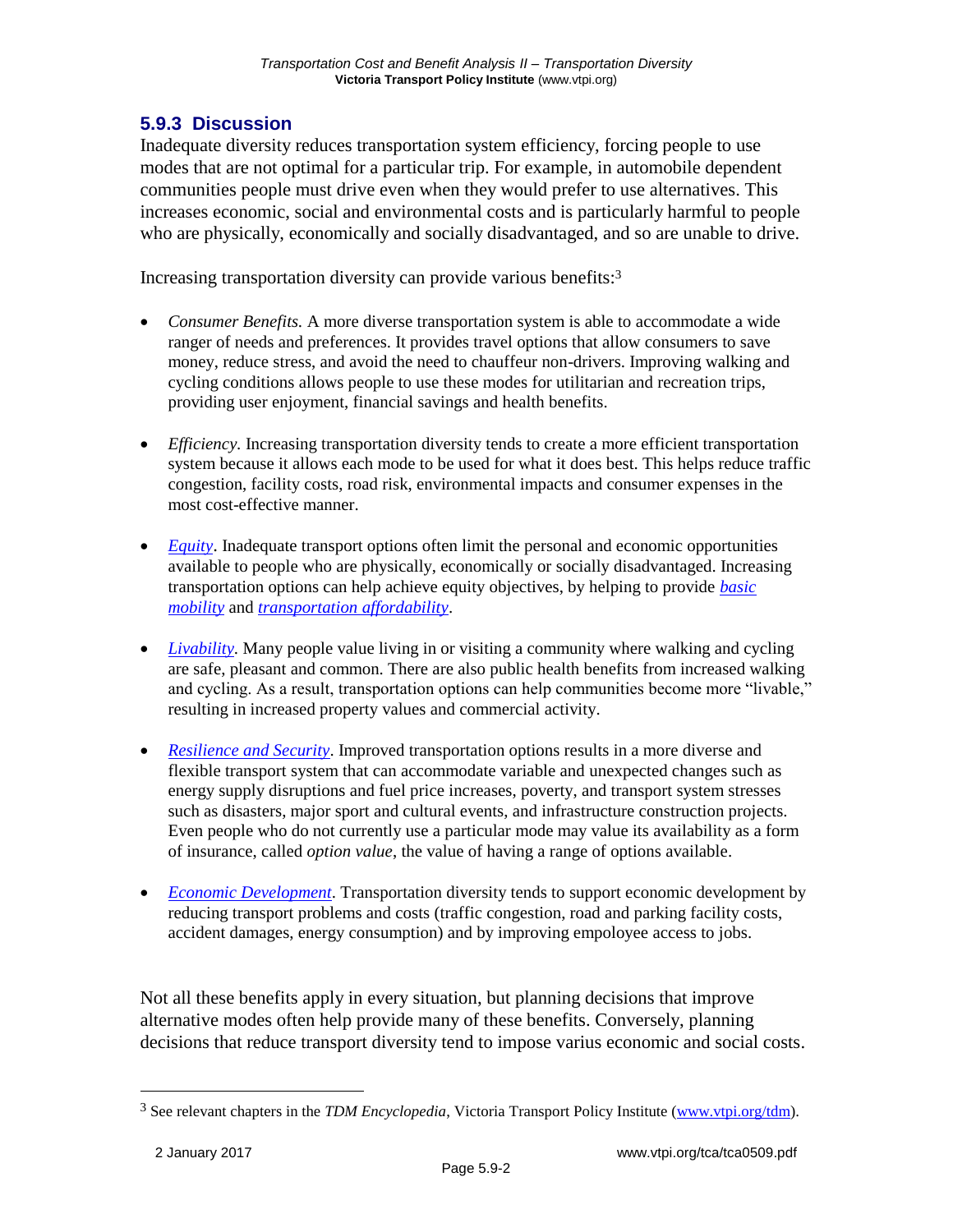Table 5.9.3-1 summarizes attributes of various transport modes. Each is most suitable for certain applications. An efficient transportation system requires enough diversity so each mode can be used for what it does best.

| <b>Mode</b>        | Non-<br><b>Drivers</b> | <b>Poor</b> | Handi-<br>capped | <b>Limitations</b>                                       | <b>Most Appropriate Uses</b>        |
|--------------------|------------------------|-------------|------------------|----------------------------------------------------------|-------------------------------------|
|                    |                        |             |                  | Requires physical ability. Limited                       |                                     |
|                    |                        |             |                  | distance and carrying capacity.                          | Short trips by physically able      |
| Walking            | Yes                    | Yes         | Varies           | Difficult or unsafe in some areas.                       | people.                             |
| Wheelchair /       |                        |             |                  | Requires sidewalk or path. Limited                       | Short urban trips by people with    |
| electric mobility  | Yes                    | Yes         | Yes              | distance and carrying capacity.                          | physical disabilities.              |
| scooter            |                        |             |                  |                                                          |                                     |
|                    |                        |             |                  | Requires bicycle and physical                            | Short to medium length trips by     |
|                    |                        |             |                  | ability. Limited distance and                            | physically able people on suitable  |
| Bicycle            | Yes                    | Yes         | Varies           | carrying capacity.                                       | routes.                             |
|                    |                        |             |                  |                                                          | Infrequent trips, short and         |
| Taxi               | Yes                    | Limited     | Yes              | Relatively high cost per mile.                           | medium distance trips.              |
| <b>Fixed Route</b> |                        |             |                  |                                                          | Short to medium distance trips      |
| Transit            | Yes                    | Yes         | Yes              | Destinations and times limited.                          | along busy corridors.               |
| Paratransit        | Yes                    | Yes         | Yes              | High cost and limited service.                           | Travel for disabled people.         |
|                    |                        |             |                  | Requires driving ability and                             | Travel by people who can drive      |
| Auto driver        | N <sub>0</sub>         | Limited     | Varies           | automobile. High fixed costs.                            | and afford an automobile.           |
|                    |                        |             |                  | Requires cooperative driver.                             | Trips that the driver would take    |
| Ridesharing        |                        |             |                  | Consumes driver's time if a special                      | anyway (ridesharing). Occasional    |
| (auto passenger)   | Yes                    | Yes         | Yes              | trip (chauffeuring).                                     | special trips (chauffeuring).       |
| Carsharing         |                        |             |                  | Requires convenient and<br>Occasional use by drivers who |                                     |
| (Vehicle Rentals)  | No                     | Limited     | Varies           | affordable vehicle rental services.                      | don't own an automobile.            |
|                    |                        |             |                  | Requires riding ability and                              | Travel by people who can ride       |
| Motorcycle         | N <sub>o</sub>         | Limited     | No               | motorcycle. High fixed costs.                            | and afford a motorcycle.            |
| Telework           | Yes                    | Varies      | Varies           | Requires equipment and skill.                            | Alternative to some types of trips. |

|  |  | Table 5.9.3-1 Suitability of Travel Modes |
|--|--|-------------------------------------------|
|--|--|-------------------------------------------|

*Each mode is most suitable for certain applications. A diverse transport system more efficiently meets particular needs and conditions.*

People often value a particular transport service even if they do not currently use it. This is called *option value*. <sup>4</sup> This justifies support for facilities and services that carry a relatively small portion of total travel, particularly those that can be used by people who are physically, socially and economically disadvantaged. Since most industrialized countries are relatively automobile dependent, transportation diversity is primarily concerned with the availability, convenience and affordability of non-automotive (often called *alternative*) travel options, including the quality of connections between these modes. Most people can expect to rely on non-automotive modes at certain periods of their life, when their ability to drive is limited by physical disability, vehicle failures, financial constraints or disasters.

<sup>4</sup> Johansson (1987), *The Economic Theory and Measurement of Environmental Benefits*, Cambridge Press [\(www.cambridge.org\)](http://www.cambridge.org/).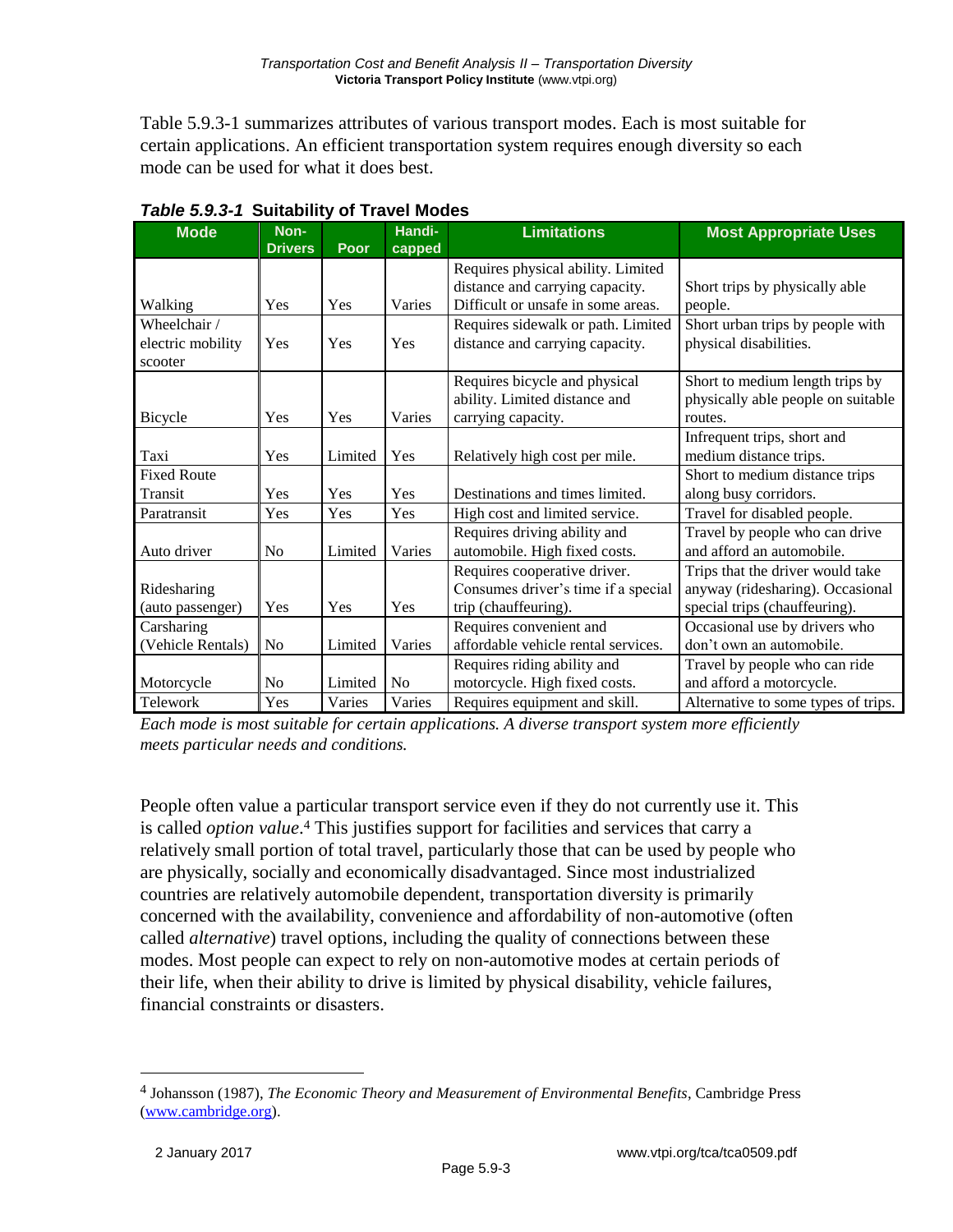#### **Quantifying Transportation Diversity Impacts**

*This section describes how this impact can be applied in transportation decision making.*

Two general perspectives can be used for transportation diversity evaluation. A *planning perspective* evaluates specific benefits provided by increased transport diversity. For example, improving alternative modes helps reduce traffic congestion, consumer costs, parking costs, energy consumption and pollution emissions, and helps improve mobility options for non-drivers and public fitness. Some of these impacts can be quantified, and others can be evaluated qualitatively.<sup>5</sup> For example, households in communities with more balanced transport systems save about \$3,000 annually in transportation costs,<sup>6</sup> and benefit from reduced need to chauffeur family members and friends who cannot drive. Surveys can be used to identify and estimate residents willingness to pay for improved transportation options.<sup>7</sup>

Bailey (2004) uses the portion of residents who do not travel on a given day as reported in travel surveys as an indication of the number of people who are significantly transport disadvantaged in a community. He found that the portion of residents age 65+ who do not travel on an average day ranges from 44% up to 69%, and is affected by their ability to own an automobile, ability to drive, quality of walking conditions and transit services, and community design factors.

An *economic perspective* evaluates the degree that current policies and planning practices are distorted in ways that reduce transportation diversity. For example, to the degree that current planning is biased in favor of motor vehicle travel over non-motorized modes, private automobile travel over public transport, and spawl over compact development, the transportation system will be excessively automobile oriented and less diverse than optimal.<sup>8</sup> Until such biases are fully corrected, policies that increase transport diversity, such as subsidies for alterantive modes, can be justified on second-best grounds.

Another method of quantifying transportation diversity benefits is to survey people concerning their concerns and preferences. For example, an opinion survey of the general public or representative officials might ask the value they place on improving transportation options and insuring basic mobility for people who are transportation disadvantaged, and how such objectives compare with other transportation improvement objectives such as congestion reduction and traffic safety improvements.

<sup>5</sup> Todd Litman (2007), *Guide to Calculating Mobility Management Benefits*, Victoria Transport Policy Institute [\(www.vtpi.org\)](http://www.vtpi.org/); at [www.vtpi.org/tdmben.pdf.](http://www.vtpi.org/tdmben.pdf)

<sup>6</sup> Barbara McCann (2000), *Driven to Spend; the Impact of Sprawl on Household Transportation Expenses*, STPP [\(www.transact.org\)](http://www.transact.org/); Todd Litman (2007), *Transportation Affordability: Evaluation and Improvement Strategies*, VTPI [\(www.vtpi.org\)](http://www.vtpi.org/); at [www.vtpi.org/affordability.pdf.](http://www.vtpi.org/affordability.pdf)

<sup>7</sup> AARP (2009), *The Road Ahead: AARP Survey on Transportation in Vermont*, American Assocation for Retired Persons [\(www.aarp.org\)](http://www.aarp.org/); a[t http://assets.aarp.org/rgcenter/il/vt\\_transport\\_09.pdf.](http://assets.aarp.org/rgcenter/il/vt_transport_09.pdf)

<sup>8</sup> Todd Litman (2006), "Transportation Market Distortions," *Berkeley Planning Journal* [\(www](http://www-dcrp.ced.berkeley.edu/bpj)[dcrp.ced.berkeley.edu/bpj\)](http://www-dcrp.ced.berkeley.edu/bpj), Vol. 19, pp. 19-36; a[t www.vtpi.org/distortions\\_BPJ.pdf.](http://www.vtpi.org/distortions_BPJ.pdf)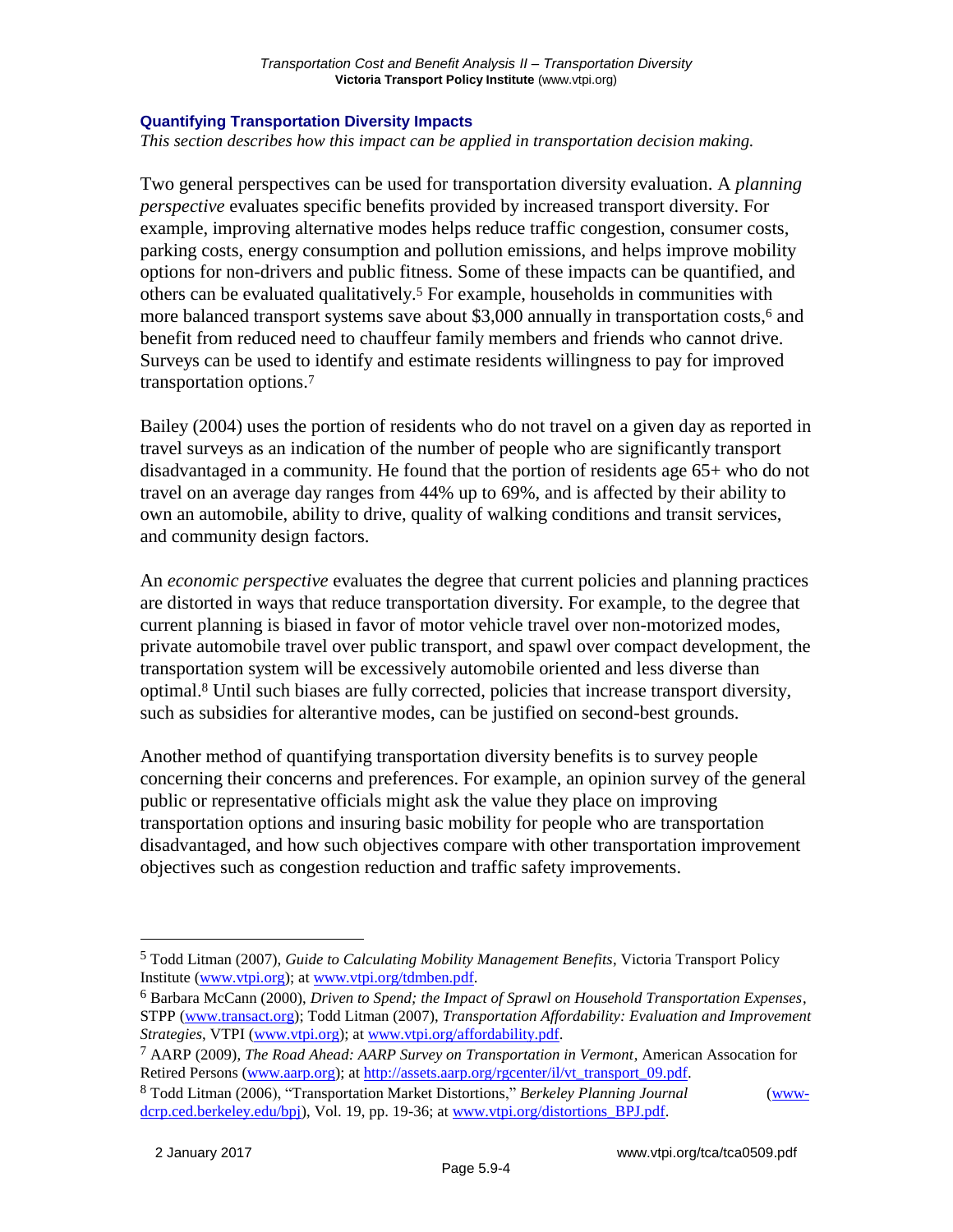The report, *Estimating the Benefits and Costs of Public Transit Projects*, provides an analysis methodology for quantifying the value consumers place on transportation option value, taking into account their expected cost savings and frequency of use.<sup>9</sup> Current subsidies to maintain transport options indicate society's willingness-to-pay for improved transport diversity. For example, US transit subsidies average about 50¢ per passengermile, and higher in lower-density, suburban areas where such subsidies are justified almost entirely for equity and option value (in urban areas transit services also provide congestion, parking and emissions reduction benefits). Even with subsidies, transit services are limited, sometimes uncomfortable, and often stigmatized. Thus, transit subsidies do not reflect total transport option value (society would assumedly be willing to subsidize transit even more if it provided a higher level of service). This value should apply to other modes that provide comparable equity and option value benefits, such as walking and cycling improvements, and rideshare programs.

Transportation diversity can be evaluated by comparing public expenditures by mode, with the assumption that horizontal equity justifies spending at least as much per capita to subsidize travel by non-drivers as for drivers, and perhaps more if non-drivers have greater needs. For example, if society subsidizes automobile commuters by \$2,000 annually in road and parking costs, it should be willing to spend at least as much to support walking, cycling, ridesharing, transit and telecommuting; and more (perhaps \$4,000 annually) to subsidize commuters with special needs (such as people with physical disabilities, and parents with children that must be delivered to daycare).

Because different modes often compete for users and resources (funding and road space), policies and programs that encourage increased automobile use tend to reduce transportation diversity. For example, tax policies and zoning codes that favor automobile travel use tend to increase automobile dependency and reduce transportation diversity. It is difficult to maintain a balanced transportation system in a community where most residents never use alternative modes. Automobile dependency results from a selfreinforcing cycle of increased automobile use, reduced transportation options, and more automobile-oriented land use patterns.<sup>10</sup> On the other hand, Transportation Demand Management (TDM) strategies that reduce automobile travel tend to support transportation diversity.<sup>11</sup> Road pricing, parking pricing and vehicle restrictions are examples of strategies that can increase transportation diversity by increasing their market demand and political support.<sup>12</sup>

<sup>9</sup> ECONorthwest and PBQD (2002), *Estimating the Benefits and Costs of Public Transit Projects*, TCRP Report 78, TRB [\(www.trb.org\)](http://www.trb.org/); at<http://onlinepubs.trb.org/Onlinepubs/tcrp/tcrp78/index.htm>

<sup>10</sup> Terry Moore and Paul Throsnes (1994), *The Transportation/Land Use Connection*, American Planning Association, Report 448/449 [\(www.planning.org\)](http://www.planning.org/).

<sup>11</sup> VTPI (2008), *Online TDM Encyclopedia*, VTPI [\(www.vtpi.org/tdm\)](http://www.vtpi.org/tdm).

<sup>&</sup>lt;sup>12</sup> John Kain (1994), "Impacts of Congestion Pricing on Transit and Carpool Demand and Supply," in *Curbing Gridlock*, TRB, National Academy Press [\(www.trb.org\)](http://www.trb.org/).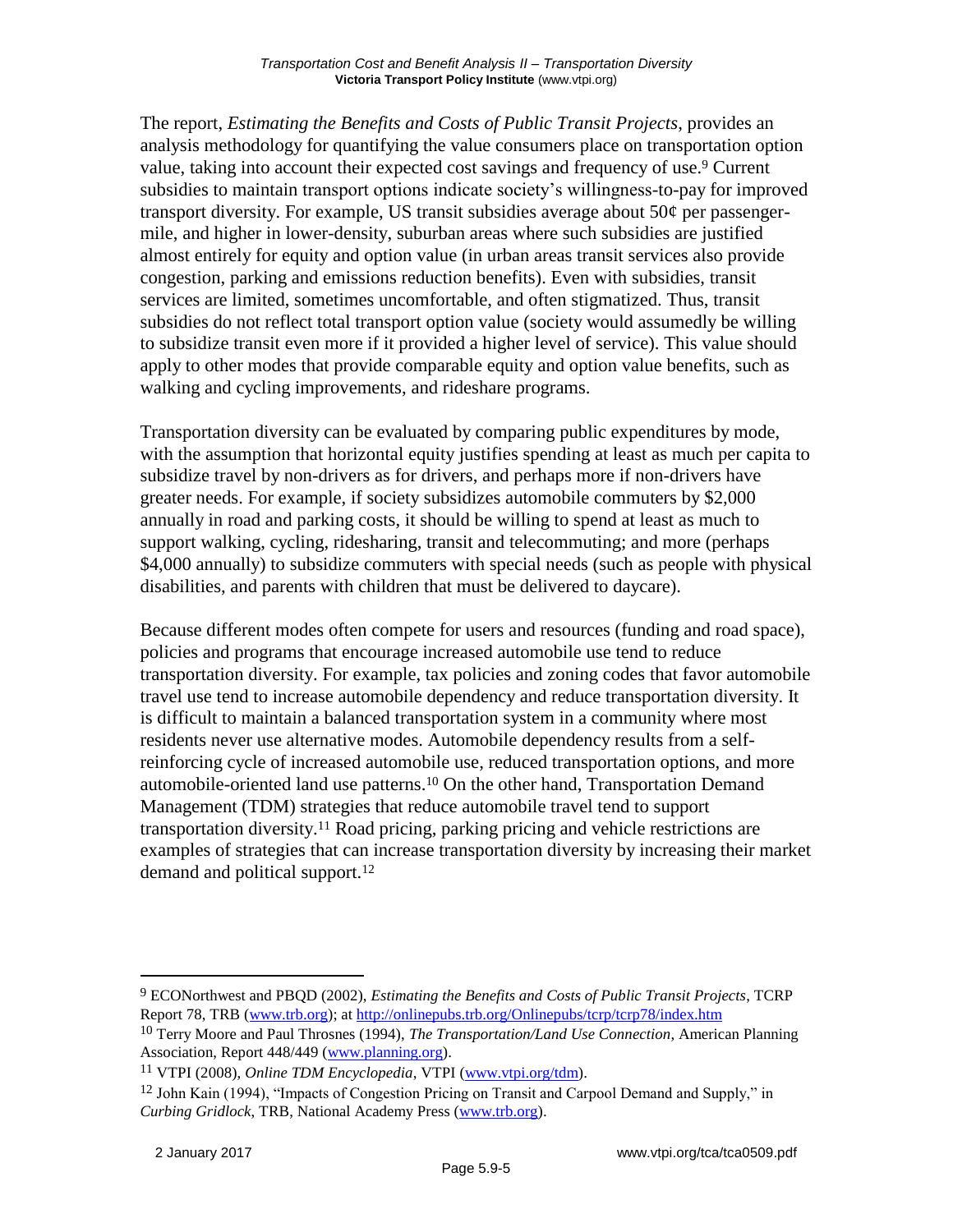#### **Applying Diversity Value to Planning and Policy Decisions**

As described above, planning and policy analysis can place a positive value on transportation diversity, particularly options that help achieve objectives such as improved access for emergency services and basic mobility for people who are transportation disadvantaged. Conversely, a negative value can be applied to policies and programs that are likely to increase automobile dependency and therefore reduce transportation diversity.

For example, if a community is considering two possible congestion reduction strategies that are otherwise equally cost effective, such as widening roadways or improving public transit services, it makes sense to choose the transit improvement option because it increases transportation diversity. In fact, the community may be justified in choosing the transit option even if it costs somewhat more than highway capacity expansion in order to improve mobility options for non-drivers and therefore help achieve social equity objectives. Based on examples described above, a community may be willing to spend  $50¢$  per passenger-mile or more to support an option that improves transport diversity.

On the other hand, policies and programs that increase automobile use may be considered to impose costs of several cents per additional vehicle mile to the degree that they reduce the viability of alternative modes and so reduce transportation diversity.

To incorporate diversity into transportation planning, it is helpful to identify specific transportation diversity benefits, objectives and evaluation criteria. These can be used to evaluate the transportation diversity impacts of a particular policy or program. Some examples are listed below. These can be modified, expanded and prioritized according to the preferences of community members and officials.

### **Transportation Diversity Benefits**

- Provides access for emergency services or urgent medical treatment.
- Improves access for people who are economically, physically or socially disadvantaged.
- Increases transportation affordability.
- Provides consumer cost savings.
- Provides public cost savings.
- Reduces the need for drivers to chauffeur non-drivers.
- Helps address transport problems such as traffic and parking congestion, and pollution.
- Can provide mobility if another component of the transportation system fails, or during a major disaster or energy crisis.
- Supports healthy physical activity (e.g., increases walking and cycling).
- Supports economic development (e.g., attracts tourists).
- Increases community livability (improved walkability, reduced neighborhood traffic).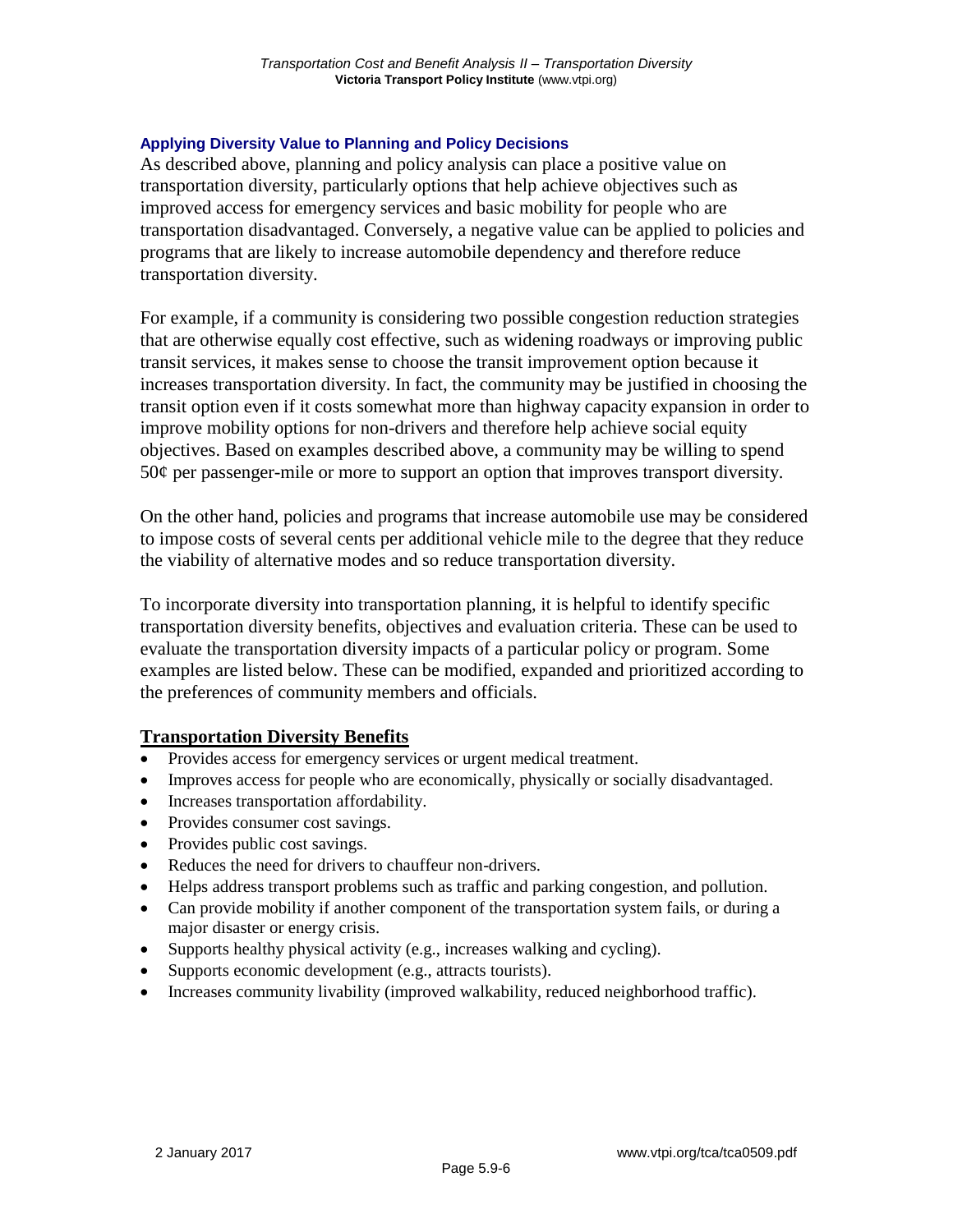#### **Comedy Becomes Tragedy**

A city slicker driving a fancy car pulls up to an old farmer on a back road. "*How do I get to Muggsville?*" asks the out-of-town driver. The farmer ponders for a moment then answers, " *'Fraid you can't get there from here.*"

A small joke, but consider a minor variation: The same question is asked by a pedestrian or cyclist, and the same answer given. Comedy becomes tragedy because in practice non-drivers frequently cannot get where they want to go, at least with any degree of ease, safety or economy.

### **5.9.4 Estimates**

Although there are many indications that transportation diversity represents a significant benefit, no quantified estimates have been found. One approach for measuring this impact is based on current transit subsidies, which total approximately \$30 billion annually in the U.S. <sup>13</sup> Assuming:

- 1. Indirect subsidies including tax exemptions, special facilities such as bus pullouts, and road wear equal 10% of financial subsidies.
- 2. Two thirds of transit subsidies are justified on the basis of transportation equity and option value (to put this another way, society would maintain 2/3 of current subsidies if equity and option value where the only benefits transit provided.)
- 3. Transit only captures 1/2 of all transportation equity and option value demand (in other words, society would be willing to double existing subsidies if transit provided the same quality of service as personal automobiles).
- 4. Driving is 50% responsible for the current lack of transport equity and option value.

*Results*: Automobiles' share of reduced transport equity and option value = \$30 billion x 1.1 x 0.66 x 2 x 0.5 = \$22 billion / 3,000 billion annual miles<sup>14</sup> =  $0.7¢$  / vehicle mile.

Because so little research is available to help quantify this impact, this estimate is extremely uncertain. Given the he high cost per trip of special mobility services that are justified specifically for equity value, and large potential energy security benefits, this estimate of transportation diversity value may significantly understate the true value.

13 2004 data adjusted for inflation to 2007 dollars by CPI. FHWA (2006), *2006 Status of the Nation's Highways, Bridges, and Transit: Conditions and Performance*, [\(www.fhwa.dot.gov\)](http://www.fhwa.dot.gov/), Exhibit 6-16 Revenue Sources for Transit Financing, 2004; at [wwwcf.fhwa.dot.gov/policy/2006cpr/chap6.htm#transit](http://wwwcf.fhwa.dot.gov/policy/2006cpr/chap6.htm#transit) 14 FHWA (2008), *April 2008 Traffic Volume Trends*, [\(www.fhwa.dot.gov\)](http://www.fhwa.dot.gov/); at [www.fhwa.dot.gov/ohim/tvtw/tvtpage.htm](http://www.fhwa.dot.gov/ohim/tvtw/tvtpage.htm)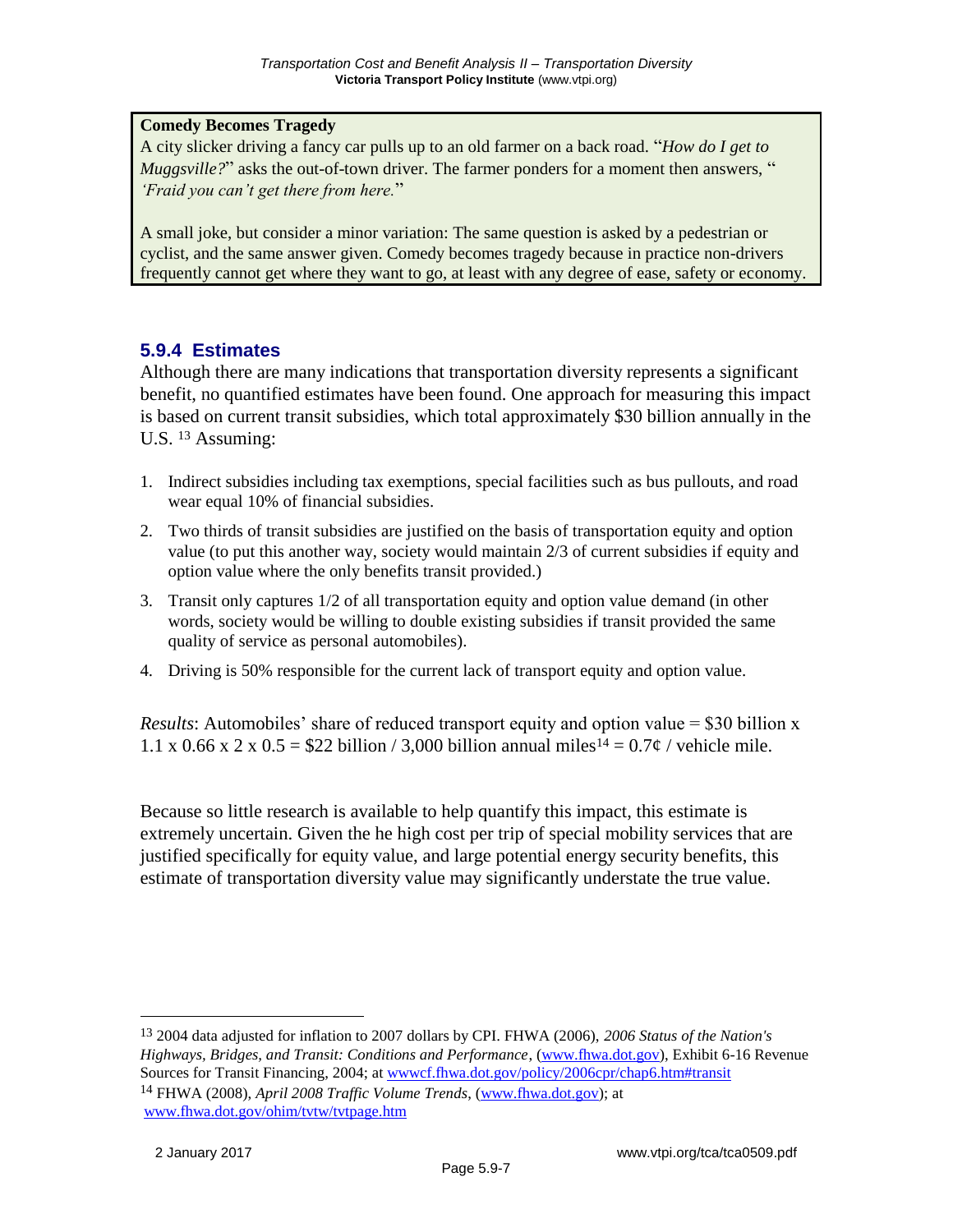## **5.9.5 Variability**

The value of improved transportation diversity is likely to be greatest in more automobile dependent communities.

## **5.9.6 Equity and Efficiency Issues**

Transportation diversity raises several equity issues:

- The relative mobility of drivers and non-drivers.
- The definitions of *Basic Access* and *Transportation Disadvantaged*.
- The economic and social burden that inadequate transportation diversity (i.e., automobile dependency) imposes on people who are transportation disadvantaged.
- The fairness of current transportation planning and funding practices.
- The fairness of non-users subsidizing transportation services that they do not currently use.

### **5.9.7 Conclusions**

Although transportation diversity can be demonstrated both theoretically and empirically to have value, and inadequate transport options imposes various costs, there are currently no standard models that measure them. The estimate developed above in section 5.9.4 based on transit subsidies is probably low but will be used until better methods are developed. It is applied to private vehicles, but not to van pools, bus, trolley, bicycle, walk or telework, which are viable alternatives for non-drivers. Transit services oriented toward upper-income commuters may provide little equity value. Telework can provide transport equity and option benefits if implemented as a worker option.

| <b>Estimate</b>          |                   | <b>Transportation Diversity Costs (2007 U.S. Dollars per Vehicle Mile)</b> |              |         |
|--------------------------|-------------------|----------------------------------------------------------------------------|--------------|---------|
| <b>Vehicle Class</b>     | <b>Urban Peak</b> | <b>Urban Off-Peak</b>                                                      | <b>Rural</b> | Average |
| Average Car              | 0.007             | 0.007                                                                      | 0.007        | 0.007   |
| Compact Car              | 0.007             | 0.007                                                                      | 0.007        | 0.007   |
| <b>Electric Vehicles</b> | 0.007             | 0.007                                                                      | 0.007        | 0.007   |
| Van/Light Truck          | 0.007             | 0.007                                                                      | 0.007        | 0.007   |
| Rideshare Passenger      | 0.000             | 0.000                                                                      | 0.000        | 0.000   |
| Diesel Bus               | 0.000             | 0.000                                                                      | 0.000        | 0.000   |
| Electric Bus/Trolley     | 0.000             | 0.000                                                                      | 0.000        | 0.000   |
| Motorcycle               | 0.007             | 0.007                                                                      | 0.007        | 0.007   |
| Bicycle                  | 0.000             | 0.000                                                                      | 0.000        | 0.000   |
| Walk                     | 0.000             | 0.000                                                                      | 0.000        | 0.000   |
| Telework                 | 0.000             | 0.000                                                                      | 0.000        | 0.000   |

#### **Automobile Cost Range**

Due to the uncertainty, the minimal value is zero and the maximum is somewhat arbitrarily set at an order of magnitude larger than the estimate developed above.

| Minimum | Maximum |
|---------|---------|
| \$0.00  | \$0.07  |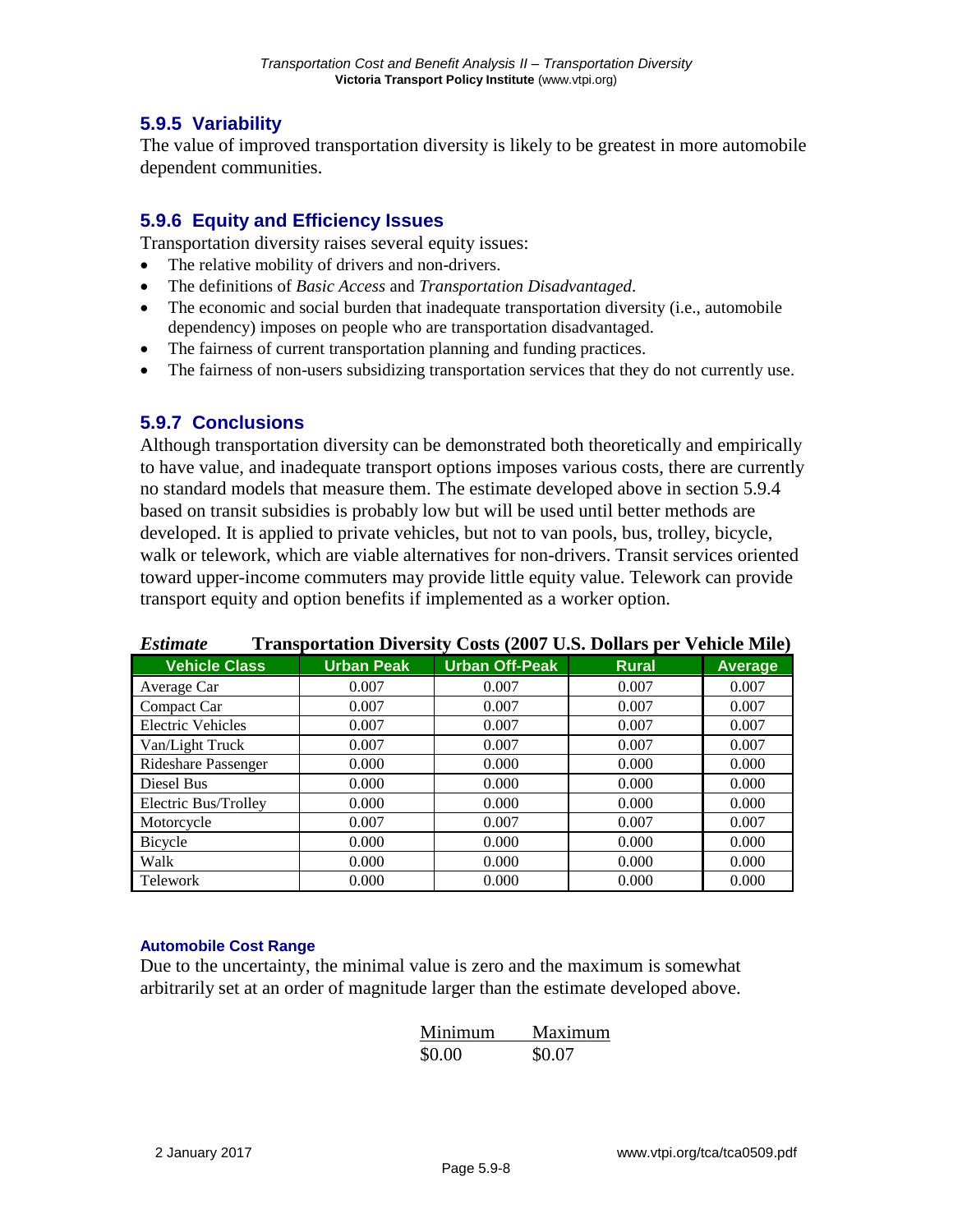### **5.9.8 Information Resources**

*Information on transportation diversity evaluation is available from the following sources.*

Linda Bailey (2004), *Stranded Without Options*, Surface Transportation Policy Project [\(www.transact.org\)](http://www.transact.org/); at [http://apta.com/resources/reportsandpublications/Documents/aging\\_stranded.pdf.](http://apta.com/resources/reportsandpublications/Documents/aging_stranded.pdf)

BTS (1997), *Mobility and Access; Transportation Statistics Annual Report*, Bureau of Transportation Statistics [\(www.bts.gov\)](http://www.bts.gov/), pp. 173-192.

CTE (2008), "*Improved Methods For Assessing Social, Cultural, And Economic Effects Of Transportation Projects*," NCHRP Project 08-36, TRB [\(www.trb.org\)](http://www.trb.org/), Center for Transportation and the Environment, American Association of State Highway and Transportation Officials (AASHTO); at [http://onlinepubs.trb.org/onlinepubs/nchrp/docs/NCHRP08-36\(66\)\\_FR.pdf.](http://onlinepubs.trb.org/onlinepubs/nchrp/docs/NCHRP08-36(66)_FR.pdf)

DFID**,** *Social Benefits in Transport Planning*, UK Department for International Development: Transport Links [\(www.transport-links.org\)](http://www.transport-links.org/); at [www.transport](http://www.transport-links.org/transport_links/projects/projects_document_page.asp?projectid=322)[links.org/transport\\_links/projects/projects\\_document\\_page.asp?projectid=322.](http://www.transport-links.org/transport_links/projects/projects_document_page.asp?projectid=322)

DFID (2013), *Social Dimensions of Transport –A Resource for Social Impact Appraisals*, UK Department for International Develoment [\(www.gov.uk/government/organisations/department](http://www.gov.uk/government/organisations/department-for-international-development)[for-international-development\)](http://www.gov.uk/government/organisations/department-for-international-development); at

[www.gov.uk/government/uploads/system/uploads/attachment\\_data/file/227032/Social\\_Dimensio](http://www.gov.uk/government/uploads/system/uploads/attachment_data/file/227032/Social_Dimensions_of_Transport_for_externals.pdf) [ns\\_of\\_Transport\\_for\\_externals.pdf.](http://www.gov.uk/government/uploads/system/uploads/attachment_data/file/227032/Social_Dimensions_of_Transport_for_externals.pdf)

DfT (2014), *Social Impact Appraisal, TAG UNIT A4.1*, *Transport Analysis Guidance*, Department for Transport [\(www.dft.gov.uk\)](http://www.dft.gov.uk/); at [www.gov.uk/government/uploads/system/uploads/attachment\\_data/file/275364/webtag-tag-unit](http://www.gov.uk/government/uploads/system/uploads/attachment_data/file/275364/webtag-tag-unit-a4-1-social-impact-appraisal.pdf)[a4-1-social-impact-appraisal.pdf.](http://www.gov.uk/government/uploads/system/uploads/attachment_data/file/275364/webtag-tag-unit-a4-1-social-impact-appraisal.pdf)

ECONorthwest and PBQD (2002), *Estimating the Benefits and Costs of Public Transit Projects*, TCRP Report 78, TRB [\(www.trb.org\)](http://www.trb.org/); at<http://gulliver.trb.org/publications/tcrp/tcrp78/index.htm>

David J. Forkenbrock and Glen E. Weisbrod (2001), *Guidebook for Assessing the Social and Economic Effects of Transportation Projects*, NCHRP Report 456, TRB, [\(www.trb.org\)](http://www.trb.org/).

Joel Hirschhorn (2000), *In the Fast Lane: Delivering More Transportation Choices to Break Gridlock*, Na. Gov. Assoc. [\(www.nga.org\)](http://www.nga.org/); at [www.nga.org/Files/pdf/001129TRANSREPORT.pdf](http://www.nga.org/Files/pdf/001129TRANSREPORT.pdf)

*Institute for Science and Technology Policy* [\(www.istp.murdoch.edu.au\)](http://www.istp.murdoch.edu.au/) explores impacts of automobile dependency.

IEA (2005), *Saving Oil in a Hurry,* International Energy Agency [\(www.iea.org\)](http://www.iea.org/); at [www.iea.org/Textbase/publications/free\\_new\\_Desc.asp?PUBS\\_ID=1474](http://www.iea.org/Textbase/publications/free_new_Desc.asp?PUBS_ID=1474)

Todd Litman (2002), "Evaluating Transportation Equity," *World Transport Policy & Practice*  $(\frac{http://ecoplan.org/wtpp/wt/index.htm)}{http://ecoplan.org/wtpp/wt/index.htm)}$ , Volume 8, No. 2, Summer, pp. 50-65; at [www.vtpi.org/equity.pdf.](http://www.vtpi.org/equity.pdf)